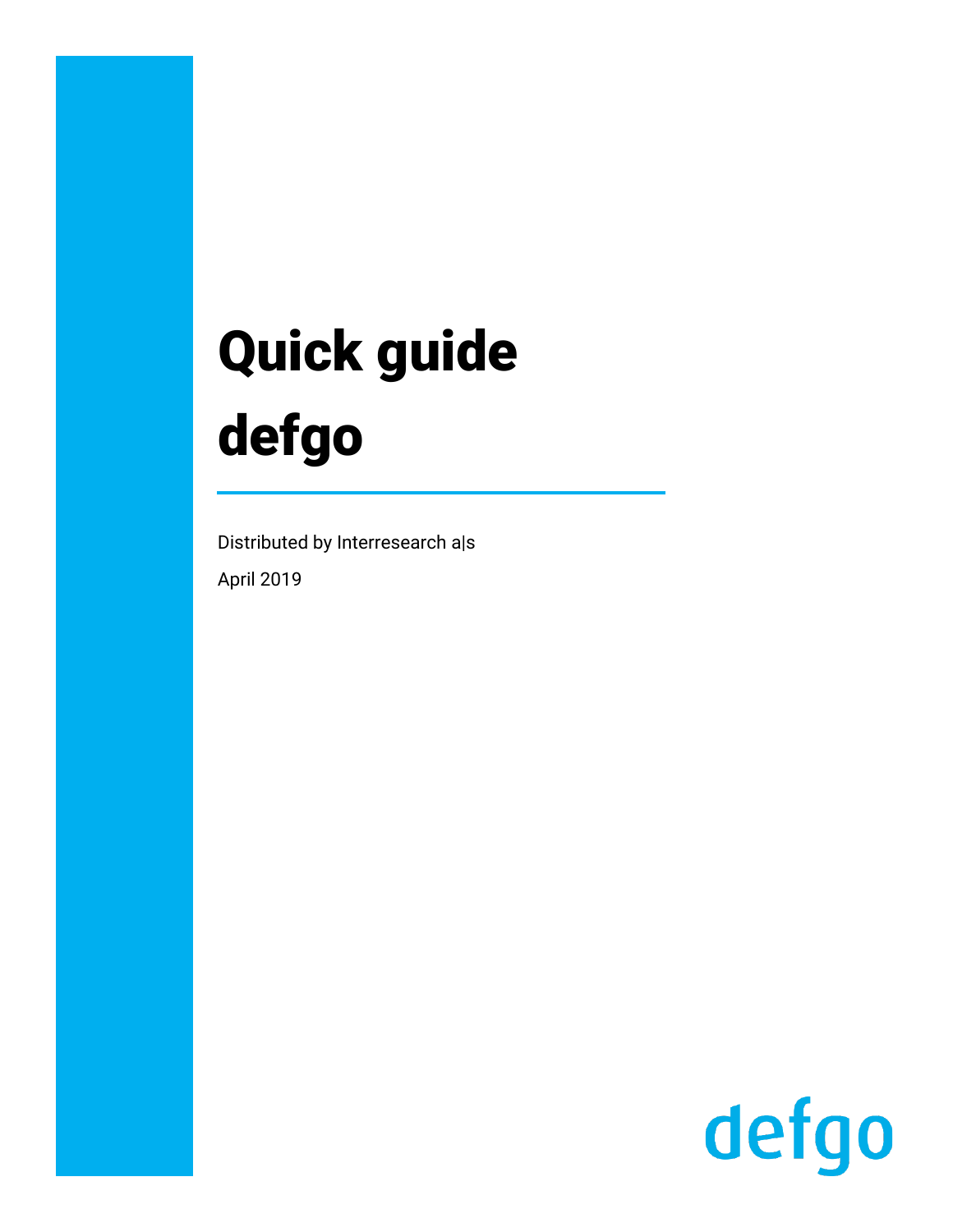#### **1. Start defgo.net**

1.1 Go to the website [www.defgo.com.](file://SERVER11/Data/Projects/defgo/SPB-Design/Presentation/Course%20presentation/Richard/new-design/new/word/Quick%20Guide%20defgo/www.defgo.com) Click on **Sign in** and then enter your **Username** and **Password**.



1.2 When you are signed in, you will see defgo **Dashboard**.



1.3 Here you will also find **Support** contact information.

| Our support team is ready to help you |
|---------------------------------------|
| <b>Support Telephone</b>              |
| +45 888 21 889                        |
|                                       |
| E-mail                                |
| support@defgo.com                     |

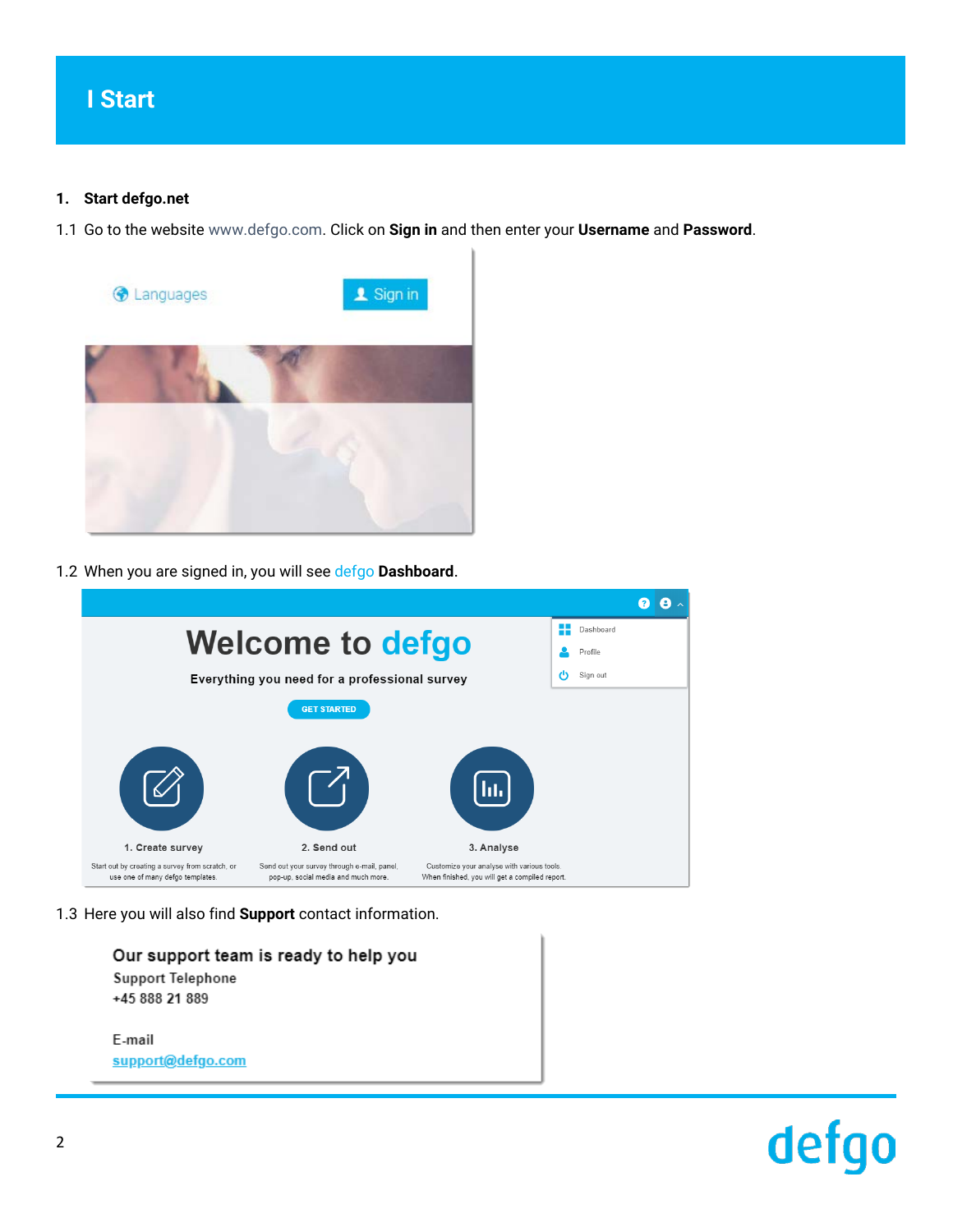#### **2. Change password**

2.1 Click on the icon on the top right corner, select **Profile** from the menu.



#### 2.2 Click on **Change password.**

|           | Properties                                    |
|-----------|-----------------------------------------------|
|           | View usage log                                |
|           | Change username                               |
| $***$     | Change password<br>I <sup>m</sup>             |
| $\bullet$ | Set up client certificate (Digital Signature) |
|           | Set up 2-step login                           |

2.3 **Password** should consist of at least 8 characters and contain both letters and numbers.

 If you are about to share your account with multiple users, remember that they must be informed, if you changed the password.

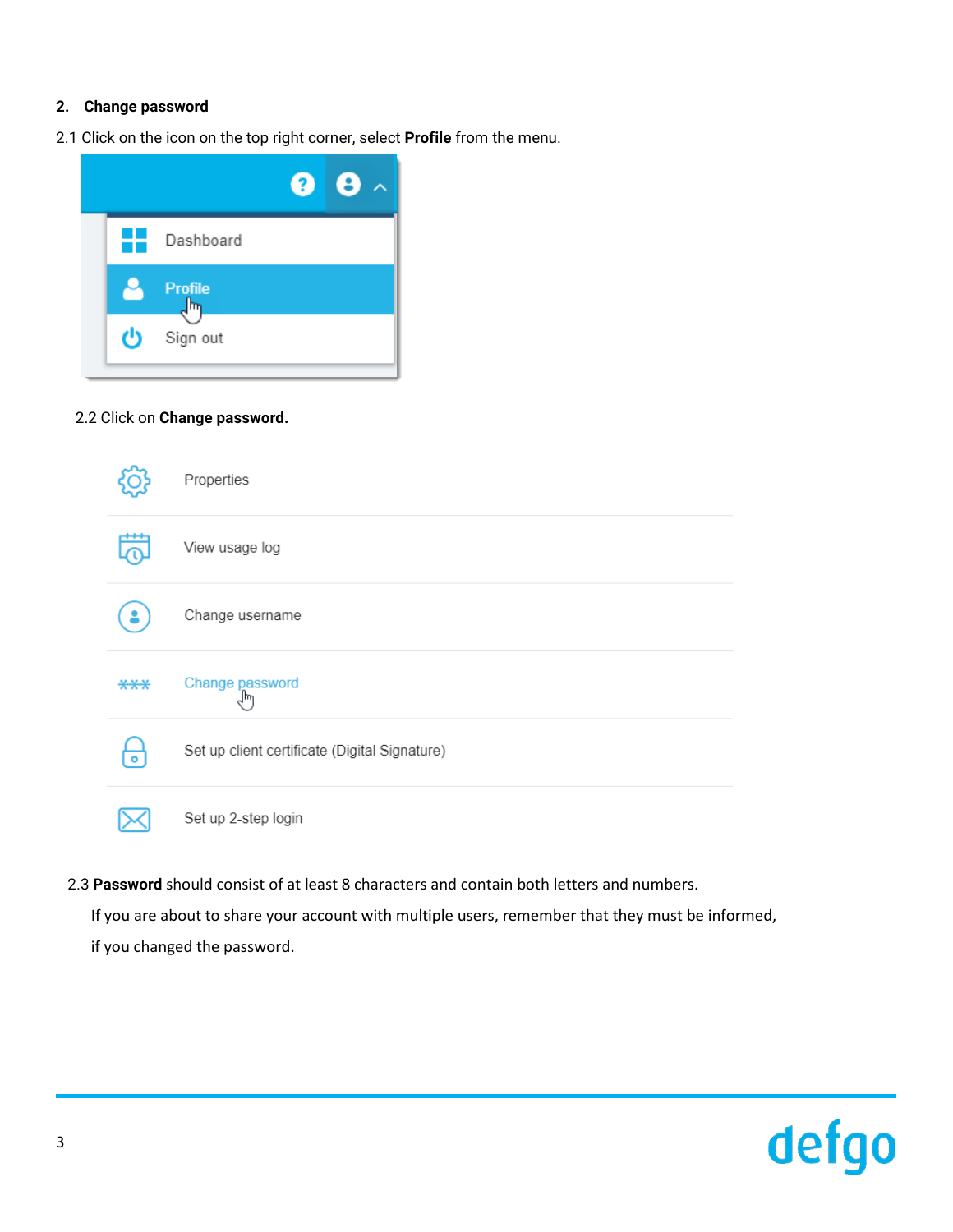#### Click on **Projects:**

| defgo                       |   | X |  |
|-----------------------------|---|---|--|
|                             | Q |   |  |
| Projects<br>lhn<br>Projects |   |   |  |

Under the folder **Projects** you will see the desktop and the toolbar with tools for creating surveys, reports, panels etc.

– **Add survey, Send out, Analyse.**

| defgo                              | $\times$ | $\boxed{\mathscr{O}}$ Add survey $\boxed{\phantom{a}}$ Send out $\boxed{   \cdot   }$ Analyse |  |
|------------------------------------|----------|-----------------------------------------------------------------------------------------------|--|
|                                    |          | Name $\triangle$                                                                              |  |
| $\mathsf{I}\mathsf{v}$<br>Projects |          | <b>WPA</b>                                                                                    |  |
| <b>WPA</b><br>$\rightarrow$ 1      |          |                                                                                               |  |

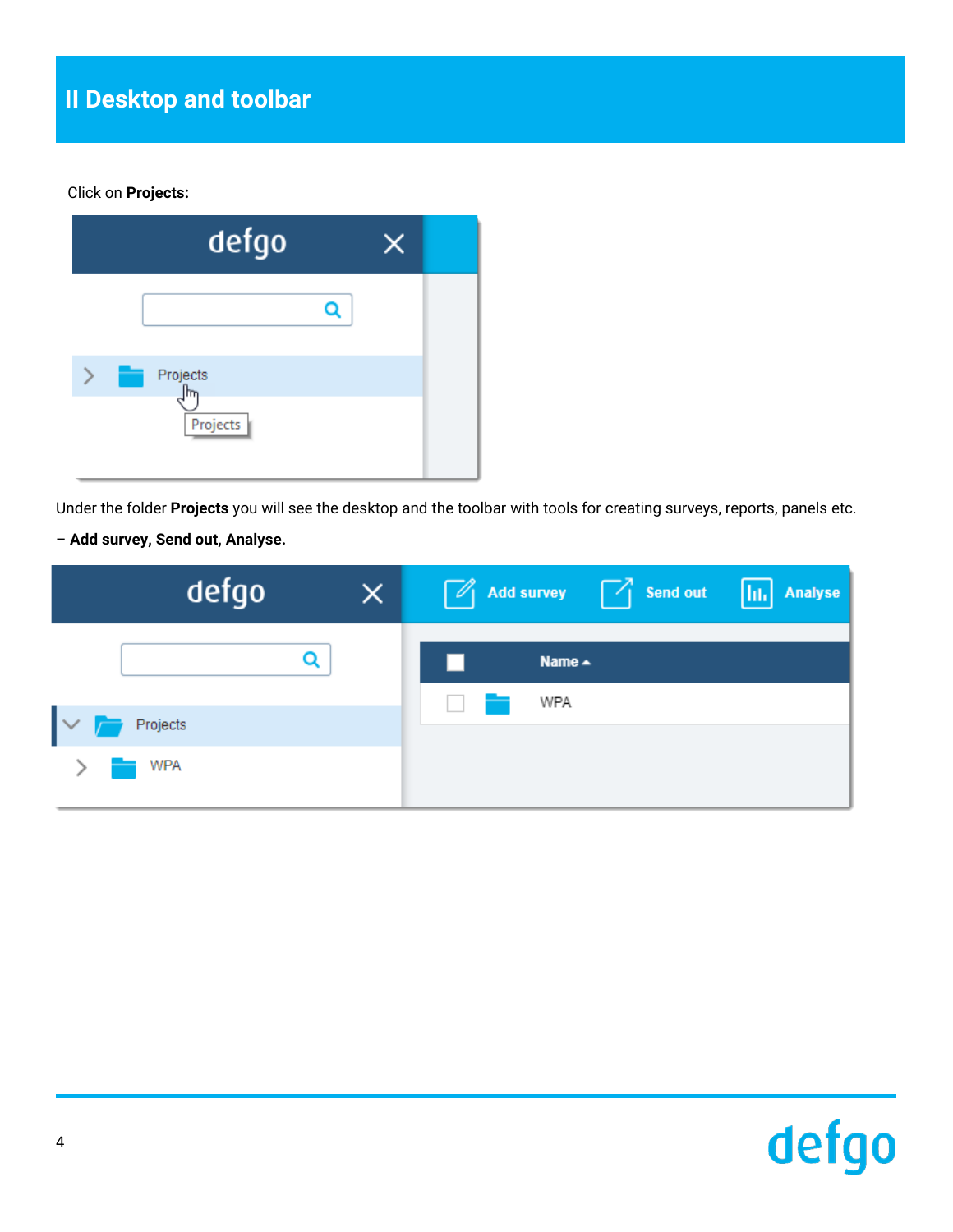#### **1. Create a new survey**

1.1 Click on **Add survey** in the top toolbar.

| <b>Add survey</b><br>$\mathscr{O}$ | Send out | Analyse |
|------------------------------------|----------|---------|
|                                    |          |         |

1.2 Enter a survey title. You can either create a survey based on a template by checking the box **Template** or create a

survey from scratch (settled by default).

| Add survey                                          |              |
|-----------------------------------------------------|--------------|
| Survey title<br>New advanced survey                 |              |
| Choose folder Projects (Current folder)<br>Template |              |
| Help                                                | OK<br>Cancel |

1.3 Drag and drop a question to the survey or use double click on a question.

|                   |   | つ C Preview a Help o Import 山 |  |                          |
|-------------------|---|-------------------------------|--|--------------------------|
|                   |   | Choose type of question:      |  | <b>◎</b> Only one answer |
|                   | Ë | <b>Description</b>            |  | 123 Numeric              |
|                   |   |                               |  |                          |
| ● Only one answer |   |                               |  |                          |

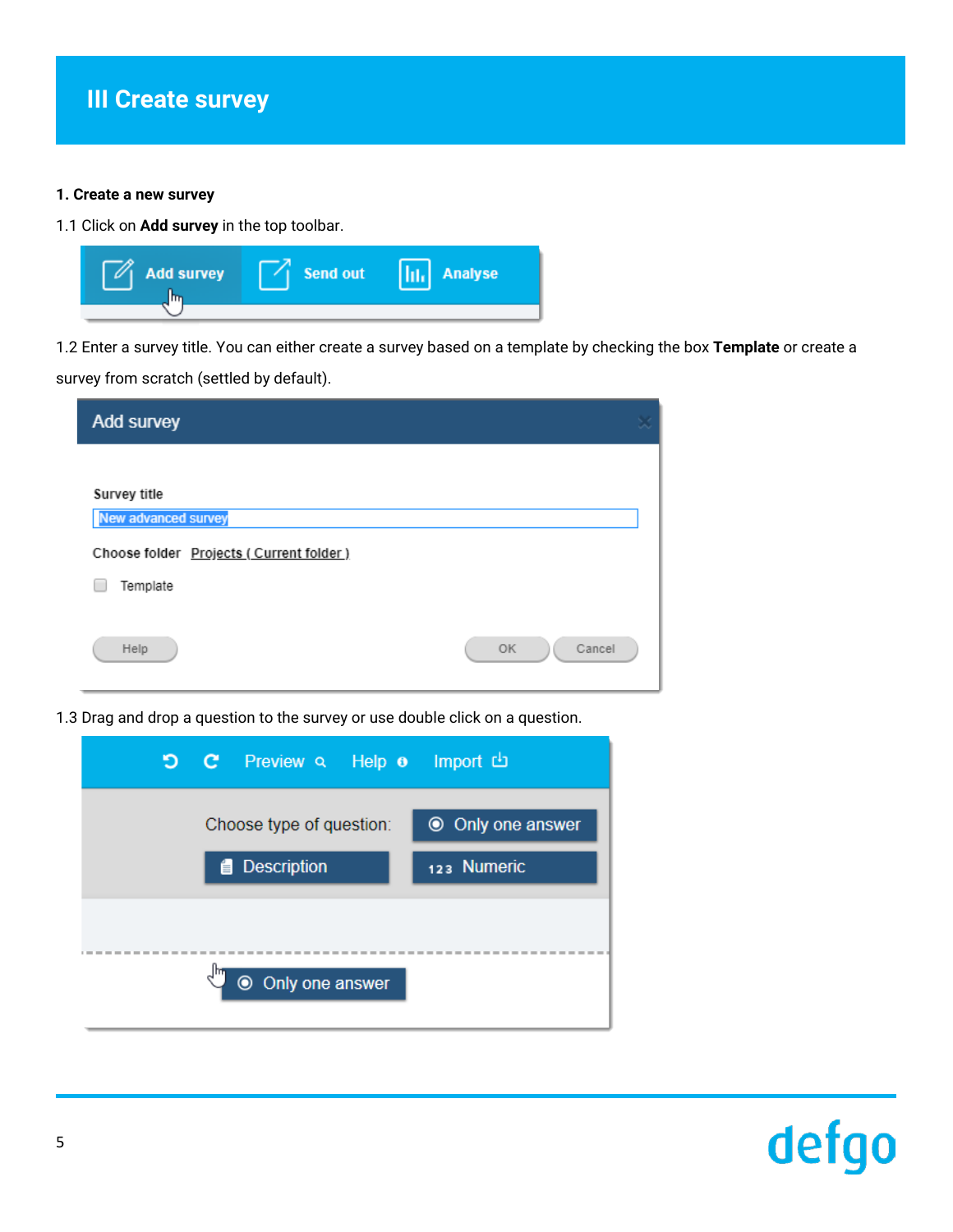1.4 For each question you can change **Settings** in the menu to the right.

|     | <b>Settings</b>                 |
|-----|---------------------------------|
| ✿,∽ | Change question type            |
|     | Only one answer                 |
|     | Layout to the question          |
|     | <b>Radio buttons</b>            |
|     | Add free text line              |
|     | You have to answer the question |
|     | More settings >                 |

1.5 You can also **Import** questions from the previously created survey or from the text editor.



1.6 When you finished, click on **Save** and **Exit**.



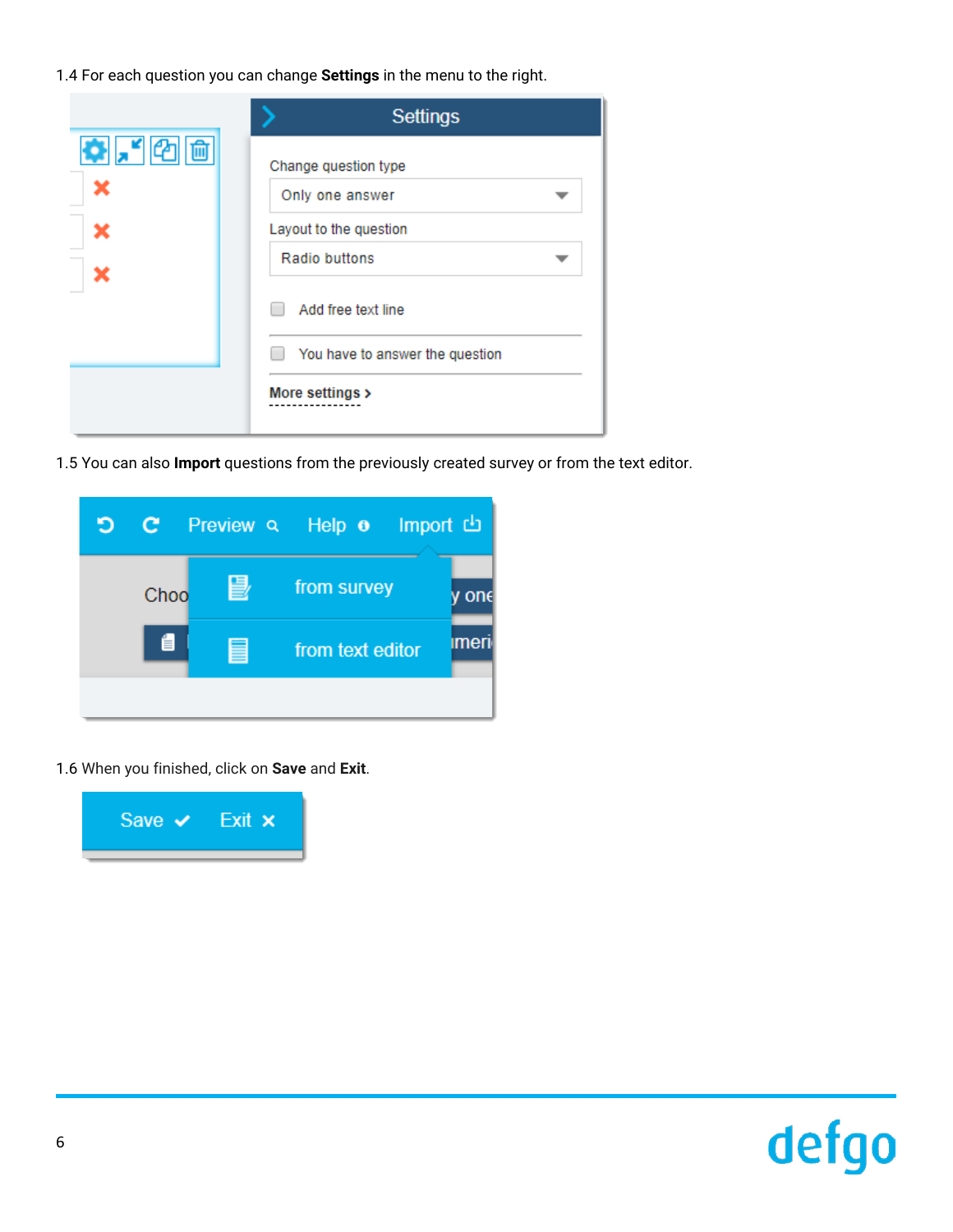## **IV Create panel and send out**

#### **1. Create e-mail panel**

1.1 Click on **Add panel** in the dropdown menu



1.2 A dialog box opens, **E-mail panel** is selected by default. Click on **Next.**

| Add panel                                                                            |                         |
|--------------------------------------------------------------------------------------|-------------------------|
| Add new panel wizard                                                                 |                         |
| Choose between the following panel types                                             |                         |
| E-mail panel<br>œ<br>Telephone interview (CATI) panel<br>Digital Post (e-Boks) panel |                         |
| The panel should be uploaded from a text file                                        |                         |
| Help                                                                                 | Next ><br>Cancel<br>//, |

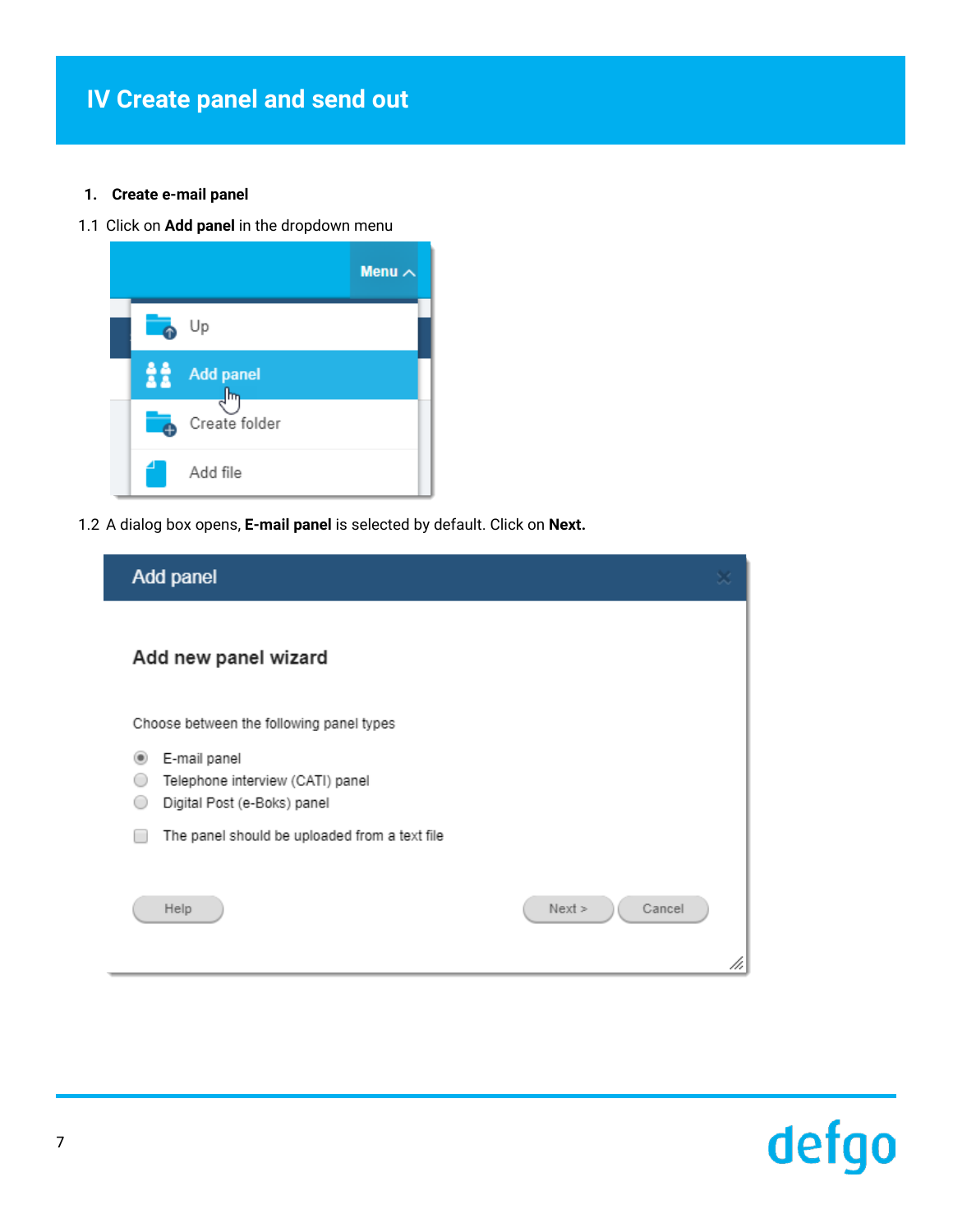1.3 In the upper line write names for background data separated by semicolon. In the large field enter e-mail addresses and names separated by semicolon - a line for each respondent. You can also copy and past your background data from **Excel**. Click on **Next**.

| Add panel                                                      |     |
|----------------------------------------------------------------|-----|
|                                                                |     |
| Add new panel wizard                                           |     |
| Names for background data                                      |     |
| Enter names (eg. E-mail; Name; Department; Job Title)          |     |
| e-mail                                                         |     |
| Add new recipients                                             |     |
| Enter panel data (eg. john@company.com; John Doe; A; 2000) (?) |     |
| name@mail.com                                                  |     |
|                                                                |     |
|                                                                |     |
|                                                                |     |
|                                                                |     |
|                                                                |     |
|                                                                |     |
|                                                                |     |
|                                                                |     |
| ✔<br>Check for duplicates                                      |     |
|                                                                |     |
| Help<br>$<$ Back<br>Next<br>Cancel                             |     |
|                                                                |     |
|                                                                | //, |

#### 1.4 Name the panel and click on **Exit.**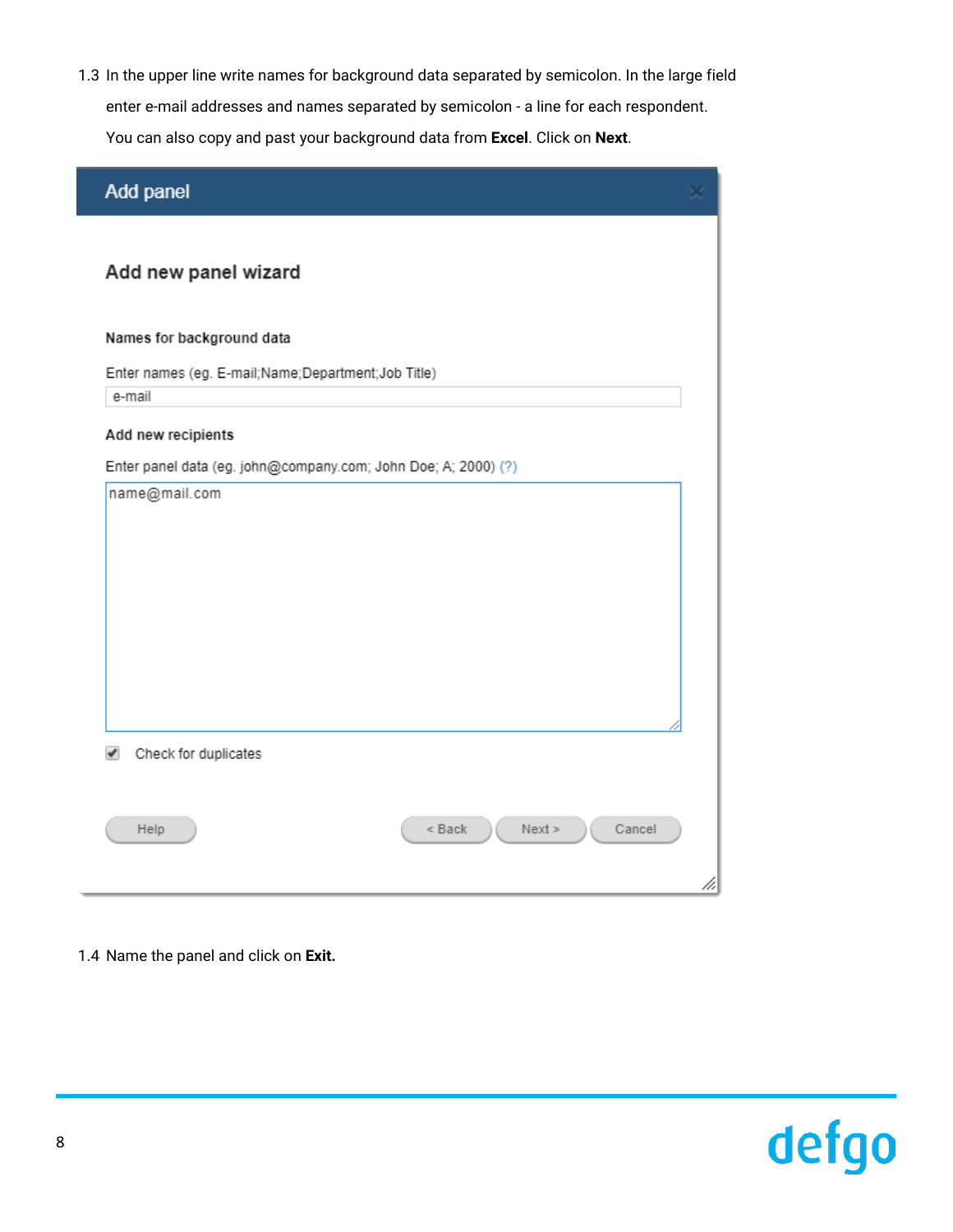#### **2. Send out to e-mail panel**

2.1 Click on **Send out** in the top toolbar.

| <b>Add survey</b> |                  | Send out<br>$\mathfrak{h}_{\mathsf{m}}$ | <b>Analyse</b><br>Iш |
|-------------------|------------------|-----------------------------------------|----------------------|
|                   |                  |                                         |                      |
|                   | Name $\triangle$ |                                         |                      |
| -99<br>$\Box$     | New panel        |                                         |                      |
| E,<br>$\Box$      | New survey       |                                         |                      |

#### 2.2 Select the survey. Click on **Next.**

| Send out                                                            |                         |
|---------------------------------------------------------------------|-------------------------|
| Selection of survey(s)<br>Choose which survey you want to implement |                         |
| Choose folder                                                       |                         |
| New Folder                                                          | ▼                       |
| Surveys                                                             |                         |
| <b>New survey (id: 1577245)</b>                                     | ă.                      |
| Help                                                                | Cancel<br>Next ><br>/i. |

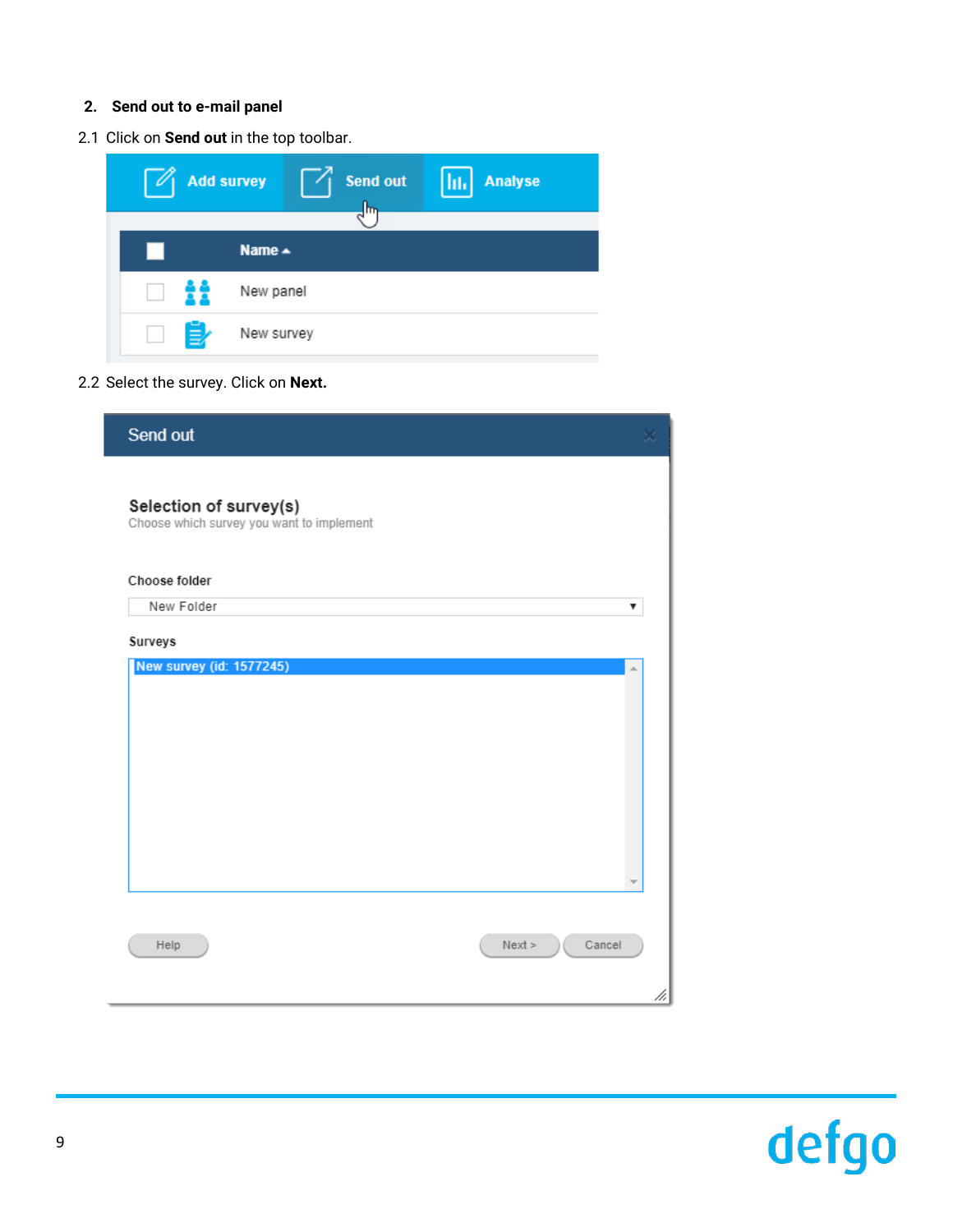#### 2.3 Select **Via panel** and click on **Next.**

| Implementation                                                                                                                                                                                                                                  |                                                                                                                                                                                                                                                                                                                                                        |  |
|-------------------------------------------------------------------------------------------------------------------------------------------------------------------------------------------------------------------------------------------------|--------------------------------------------------------------------------------------------------------------------------------------------------------------------------------------------------------------------------------------------------------------------------------------------------------------------------------------------------------|--|
| Definition of mode of conduct<br>Press mode of conduct and read the description                                                                                                                                                                 |                                                                                                                                                                                                                                                                                                                                                        |  |
| Select mode of conduct                                                                                                                                                                                                                          | Description                                                                                                                                                                                                                                                                                                                                            |  |
| via pop-up<br>via link in general e-mail<br>via link on your homepage<br>via panel (respondent is known)<br>Paper survey<br>Telephone interview (CATI)<br>via paper instruction<br>via social media<br>via OR code<br>via Digital Post (e-Boks) | Send this survey to an existing panel.<br>Here you can create an e-mail with<br>your own text, and attach an<br>automatically created link, which the<br>receiver can click on to start the<br>survey. An e-mail will be sent to each<br>person in the panel, and later you can<br>send a reminder to the persons who<br>have not answered the survey. |  |

2.4 Select **Establish new panel** or **Send to existing panel**. Option **Send to all respondents** is chosen by default.

Click on **Next**. (**NOTE**: be careful when choosing panel - it is not fortunate to send out a survey to wrong respondents).

| Implementation                                           |                                                                                                                                               |  |  |  |  |
|----------------------------------------------------------|-----------------------------------------------------------------------------------------------------------------------------------------------|--|--|--|--|
| Choose recipient                                         | Implementation via panel                                                                                                                      |  |  |  |  |
| Establish new panel                                      |                                                                                                                                               |  |  |  |  |
| Send to existing panel                                   |                                                                                                                                               |  |  |  |  |
| Choose folder                                            | New Folder<br>▼                                                                                                                               |  |  |  |  |
| Choose panel                                             | New panel (id: 470455)<br>¥                                                                                                                   |  |  |  |  |
| Choose among the following                               |                                                                                                                                               |  |  |  |  |
| Send to all respondents<br>$\left( \blacksquare \right)$ |                                                                                                                                               |  |  |  |  |
| $\left( \quad \right)$                                   | Send to one or more respondents based on filter (background data from panel)                                                                  |  |  |  |  |
| $\bigcirc$                                               | Send to respondents who have not yet answered the survey                                                                                      |  |  |  |  |
| $\bigcirc$                                               | Send to respondents based on their answers (advanced reminder)                                                                                |  |  |  |  |
| $\bigcirc$                                               | Send to corrected/new respondents (based on changes to e-mail-addresses in the panel)                                                         |  |  |  |  |
| $\circ$                                                  | Send to one or more respondents (based on your own choice)                                                                                    |  |  |  |  |
| <b>Advanced settings:</b>                                |                                                                                                                                               |  |  |  |  |
|                                                          | Add a file with all e-mail invitations - the e-mails are not sent (can be done by external<br>system), but background data is added to survey |  |  |  |  |
| Help                                                     | $<$ Back<br>Next<br>Cancel                                                                                                                    |  |  |  |  |

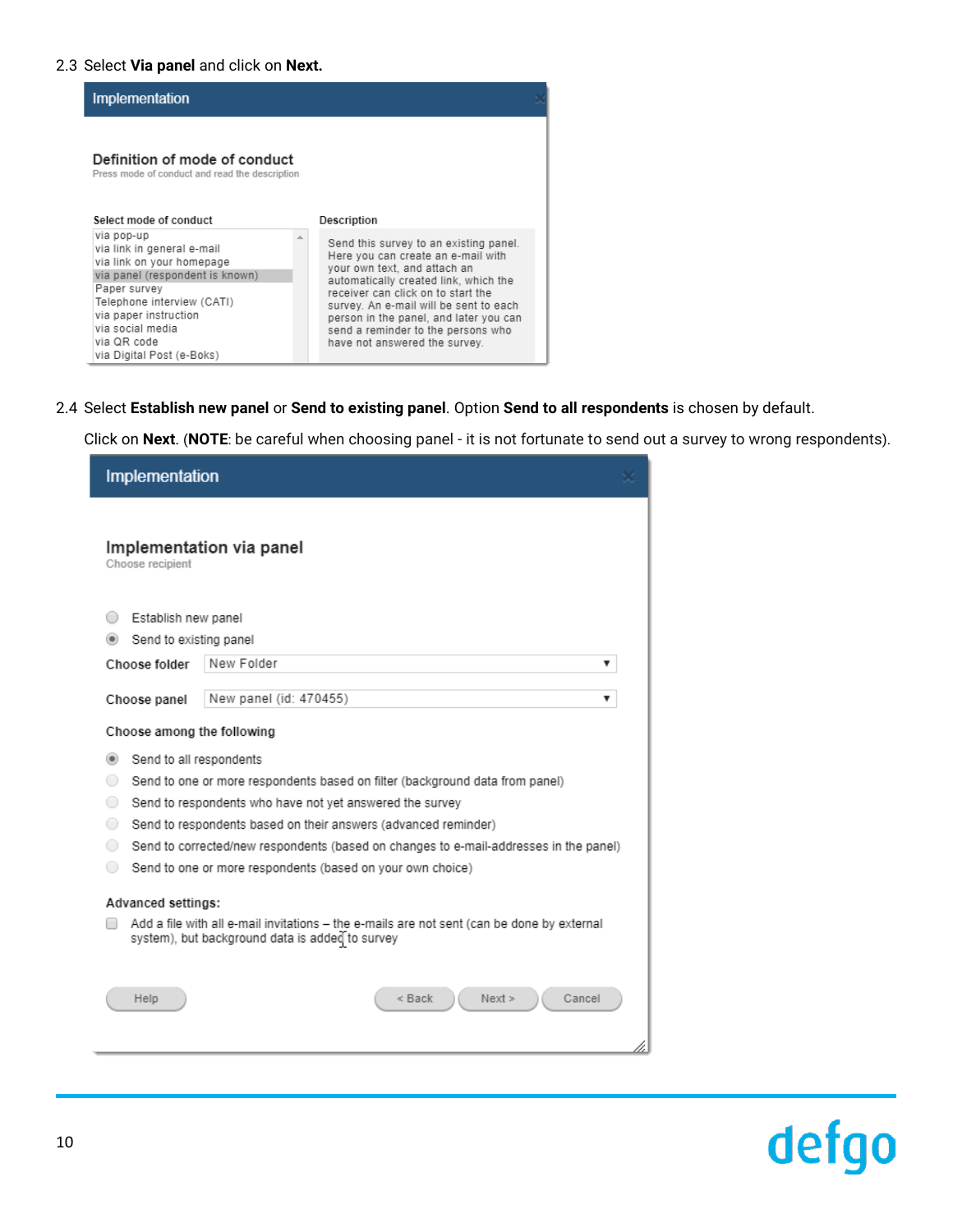2.5 Edit the default e-mail (**NOTE**: do not remove the desired merge fields in square brackets).

You can choose the **plain text** and **design** text formats. If you choose **design** you can format the e-mail text, insert images etc.

| Implementation                                                                                |     |
|-----------------------------------------------------------------------------------------------|-----|
| Mode of conduct<br>Please fill out the details for the email to be send.                      |     |
| Template<br>None (use system default)<br>Apply<br>Manage templates<br>$\checkmark$<br>Subject |     |
| Invitation to participation in survey                                                         |     |
| Sender email (e.g. your_name@your_company.com)                                                |     |
| name@mail.com<br>Sender name                                                                  |     |
|                                                                                               |     |
| Reply email - typically same as sender email                                                  |     |
| name@mail.com                                                                                 |     |
| Message                                                                                       |     |
| Dear!                                                                                         |     |
| We're carrying out a survey and would really<br>appreciate your input                         |     |
| <b>GET STARTED!</b>                                                                           | ▼   |
| $<$ Back<br>Next<br>Cancel<br>Help                                                            | /i. |

2.6 Click on **Next** and **Exit.**

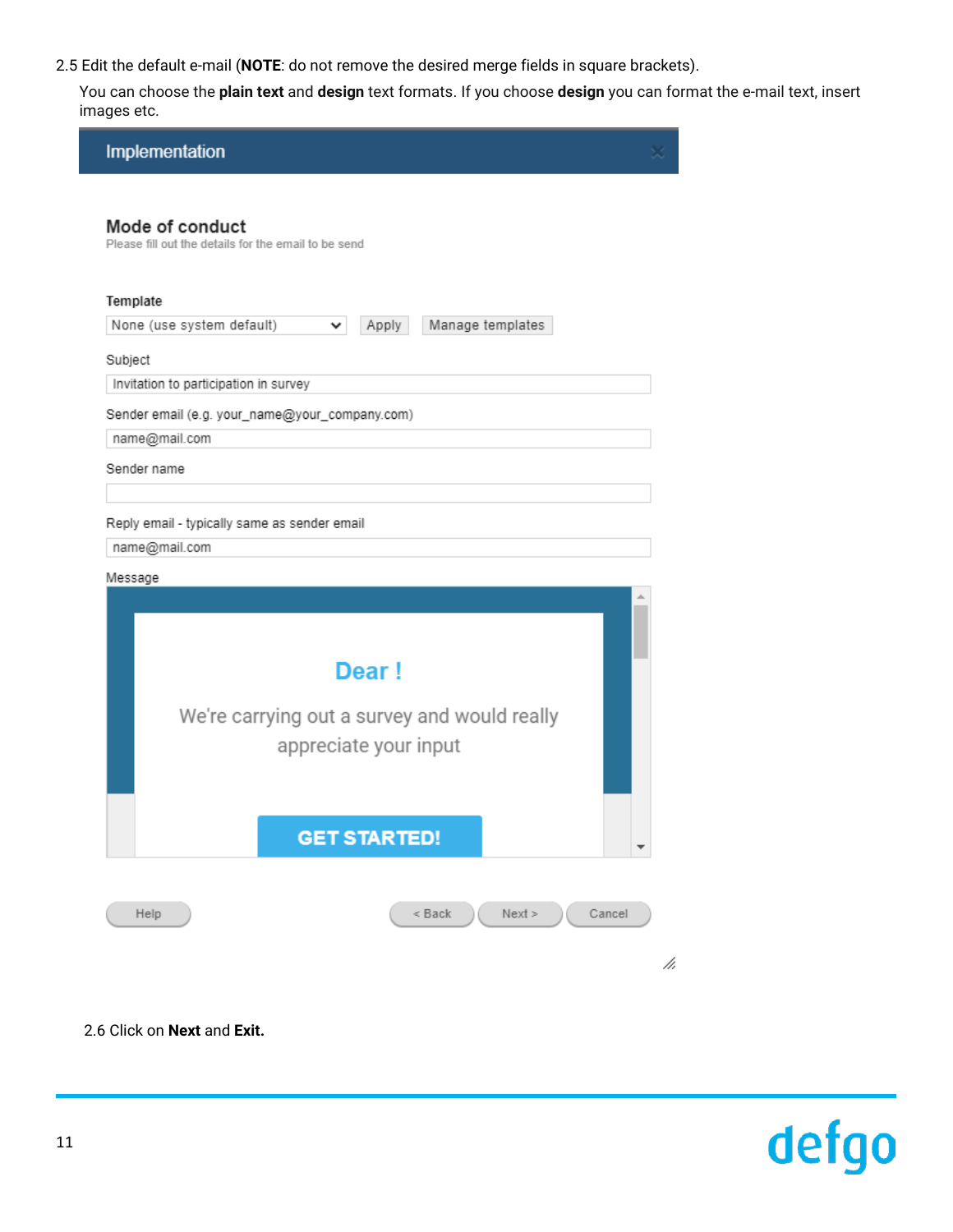## **V Create report**

To follow the response process, you can either see the number of answers next to the survey under **Answers**

|              | $\mathbb{Z}_1$ Add survey $\mathbb{Z}_1$ Send out |         | <b>III.</b> Analyse |                       |               | Menu $\vee$    |  |
|--------------|---------------------------------------------------|---------|---------------------|-----------------------|---------------|----------------|--|
|              | Name $\triangle$                                  | ID      | <b>Date</b>         | Start date End date   | <b>Status</b> | <b>Answers</b> |  |
|              | $\frac{2}{3}$ New panel                           | 470455  |                     |                       |               |                |  |
| $\mathbb{L}$ | New survey                                        | 1577245 |                     | 28-03-2019 28-06-2019 |               | 10             |  |

or you can create an **Analysis report** that counts the answers that were given to the various questions.

This report, you can continuously update, so you can constantly keep an eye on data collection.

#### **1. Add analysis report**

1.1 Click on **Analyse** in the top toolbar.



#### 1.2 Select the survey and click on **Ok.**

| Analyse                  |   |
|--------------------------|---|
|                          |   |
| Choose survey            |   |
| Choose folder            |   |
| New Folder               | ▼ |
| Surveys                  |   |
| New survey (id: 1577245) | 业 |
|                          |   |
|                          |   |

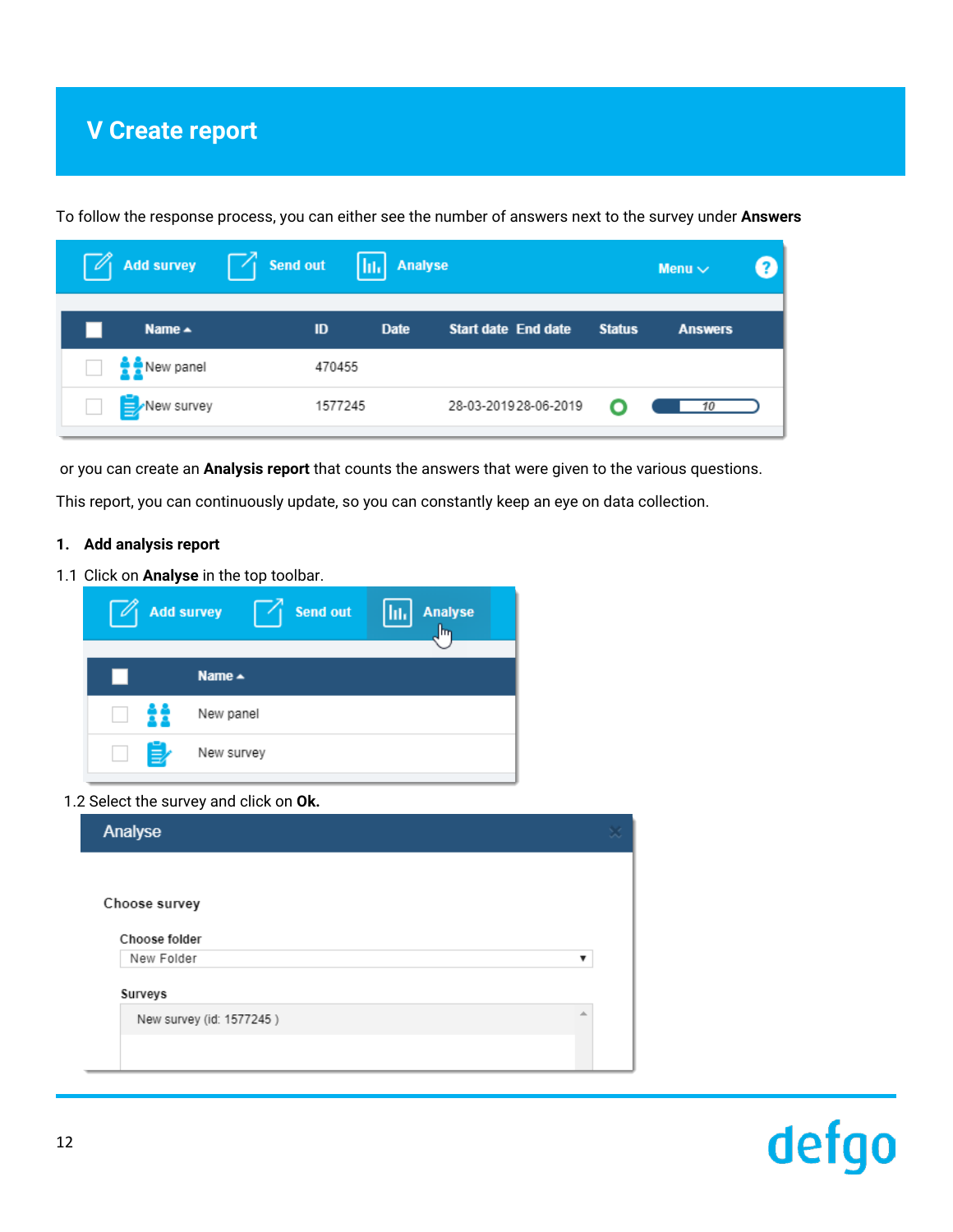1.3 The analysis wizard with 5 tabs opens.

On the first tab, **Content**, you decide on which questions you want to include in the report, how to display them (table or graph), and their order.

Under **Settings** you select general settings for the report such as calculations, language, matrix graphs.

Under **Filter** you can choose whether you want to see the answers from the respondents sorted on different criteria.

Under **Page layout** you can decide on the report design - color themes, images and logo.

Finally, under **Output** you can choose report format - Excel, PDF or PowerPoint.

| <b>Content</b>                                         | <b>Settings</b>                                           | <b>Filter</b>                | Page layout                                                                                                            | Output                         |
|--------------------------------------------------------|-----------------------------------------------------------|------------------------------|------------------------------------------------------------------------------------------------------------------------|--------------------------------|
|                                                        |                                                           |                              |                                                                                                                        |                                |
| <b>Tables for all</b><br>囷                             | <b>Graphs for all</b><br>ub.<br>+                         | 11 Column<br>+               | =-<br>Bar<br>+                                                                                                         | <b>Table</b><br>囲<br>+         |
| Add one question<br>O<br>+                             | Pie<br>¢<br>+                                             | <b>Intro Text</b><br>ab<br>+ | Text<br>目<br>+                                                                                                         | Picture<br>ĿА<br>$\ddot{}$     |
|                                                        |                                                           |                              |                                                                                                                        |                                |
| Ò<br>û<br><b>Delete</b><br>$\mathcal{L}_{\mathcal{A}}$ | ⋔<br>Edit<br>Copy<br>$\circ$<br>Preview                   |                              |                                                                                                                        |                                |
| ab                                                     |                                                           |                              | This report contains answers for [respondentsTotal] respondents, and the survey has a response rate of [responseRateTo | n<br>$_{\odot}$<br>面           |
|                                                        | 1. Where did you first hear about this course?            |                              |                                                                                                                        | n<br>0<br>$_{\odot}$           |
| 聑                                                      | 1. Where did you first hear about this course?            |                              |                                                                                                                        | 0<br>n<br>$\circ$ $\mathbb{m}$ |
|                                                        | 2. Please state your agreement about the statements below |                              |                                                                                                                        | Ò<br>n<br>$\circ$ m            |
| 甲                                                      | 2. Please state your agreement about the statements below |                              |                                                                                                                        | n<br>0<br>血<br>$\odot$         |

1.4 If you just click on **Ok** immediately, you will get a report in **Excel** with graphs and tables for each question.

To look at click on the report and select **Open.**

| O Preview |   | $\sim$ Ok $\sim$ Cancel | New survey - Analysis Report |
|-----------|---|-------------------------|------------------------------|
|           | m |                         | Open                         |
|           |   |                         |                              |
|           |   |                         |                              |

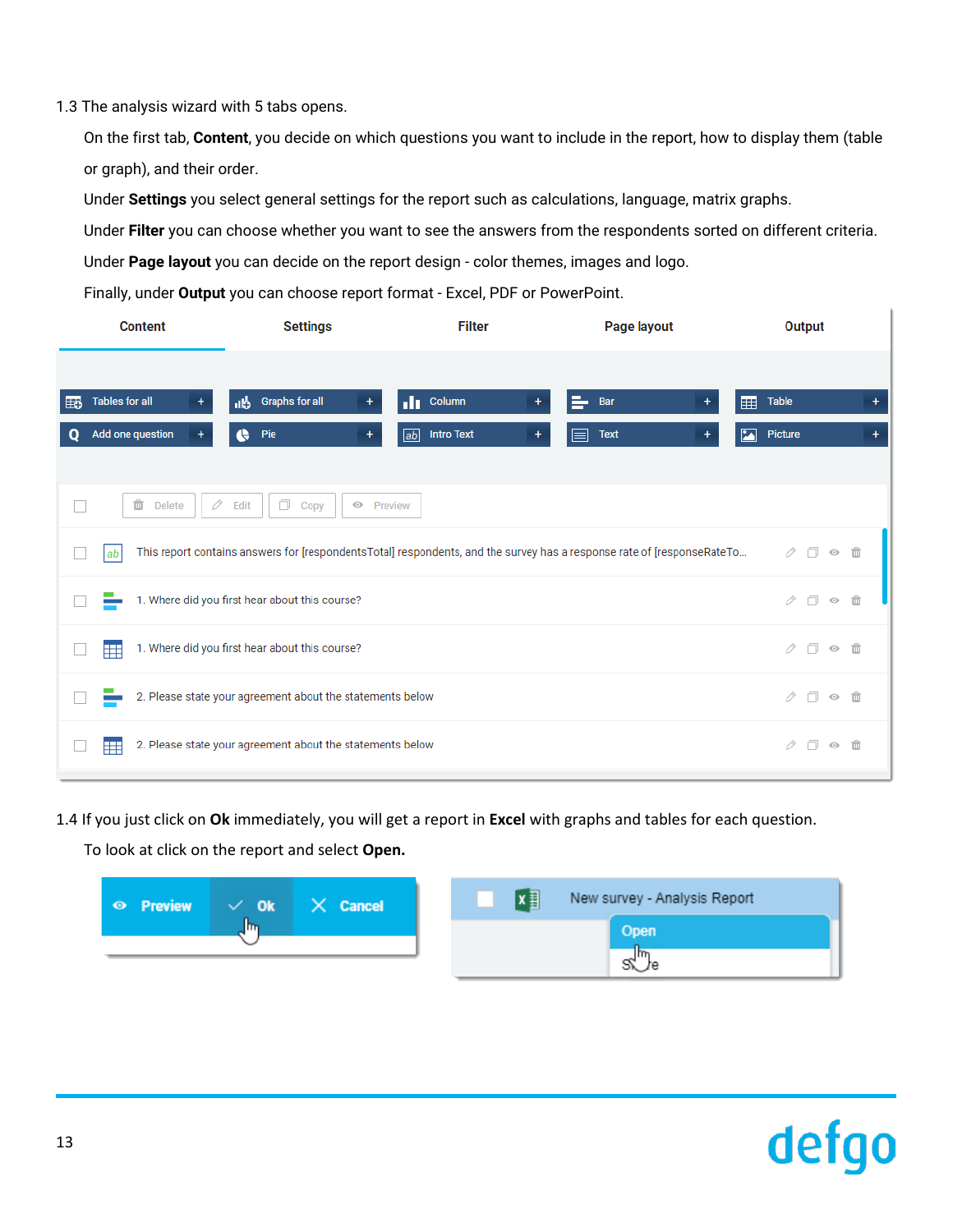#### **2. Report update**

For manual update click on your report and select **Update.**

|           | Name $\triangle$             |               |
|-----------|------------------------------|---------------|
| ăž<br>H   | New panel                    |               |
| E,        | New survey                   |               |
| x ∄<br>L. | New survey - Analysis Report |               |
|           |                              | Open          |
|           |                              | Share         |
|           |                              | Edit          |
|           |                              | <b>Update</b> |
|           |                              |               |

#### **3. Share report**

You can create a link to a report and send this link to those who need access to the report.

Click on the report and select **Share.**

The link can be sent via an e-mail or it can be placed on an intranet, where many people can get access to a currently updated version of the report.

| $x \equiv$<br>New survey - Analysis Report | Share                                                                  | $\boxtimes$        |
|--------------------------------------------|------------------------------------------------------------------------|--------------------|
| Open<br><b>Share</b><br>$\frac{1}{2}$      | Allow to share New survey - Analysis Report                            |                    |
|                                            | https://www.defgo.net/d.asp?i=483775&d=QS52Q5&j=0&s=1&l=eng&key=analy: | Copy<br>Via e-mail |
|                                            | Available dates:<br>₩<br>₩<br>27-06-2019<br>29-03-2019                 |                    |
|                                            | Password (optional):<br>◉                                              |                    |
|                                            | OK<br>Help                                                             | Cancel             |

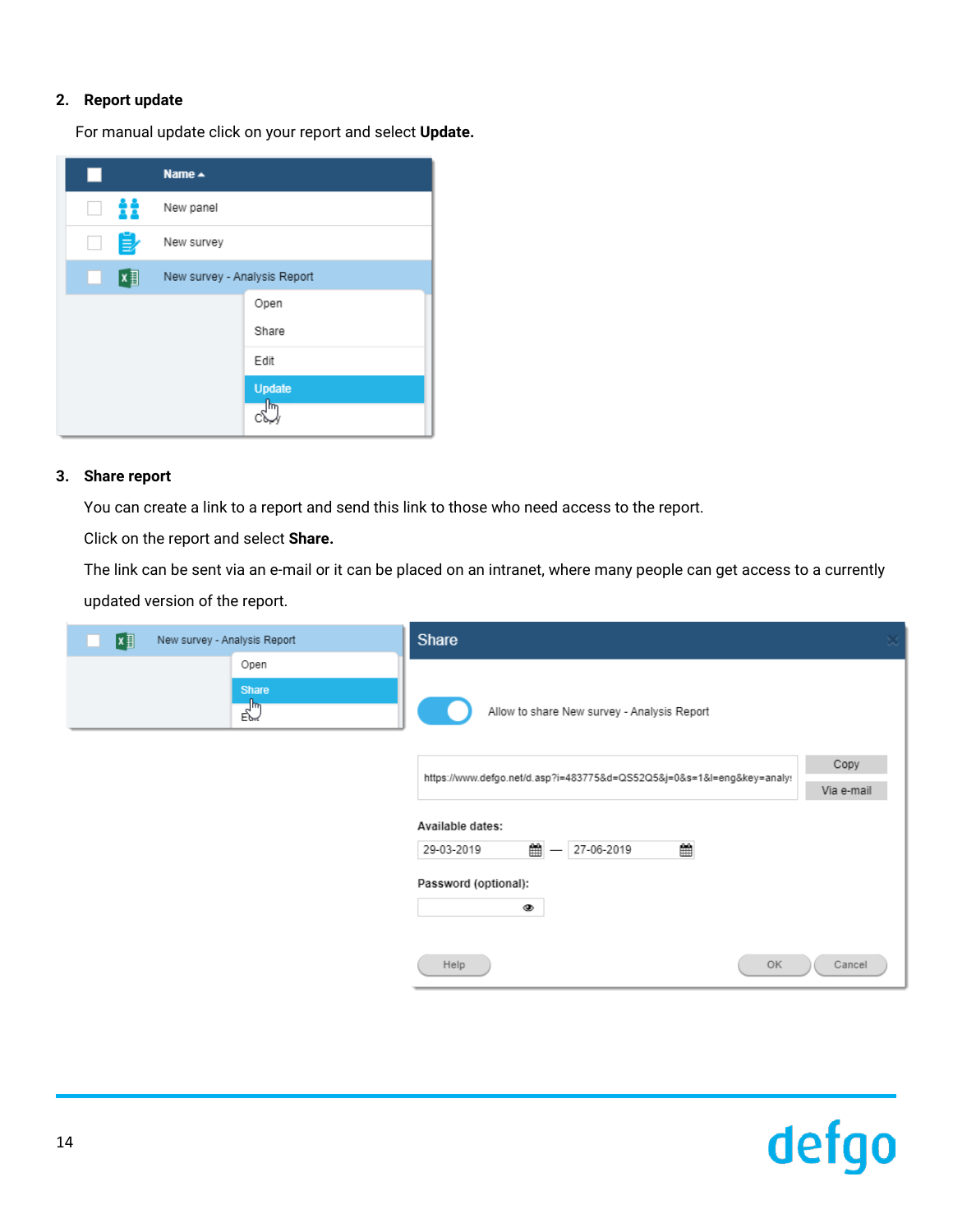#### **4. Excel export**

4.1 An excel export put all responses in a spreadsheet: one line for each respondent.

Click on the survey and select **Answers.**

| Ξ | New survey      |                             |
|---|-----------------|-----------------------------|
|   | New survey - An | Edit                        |
|   |                 | Print preview               |
|   |                 | Test                        |
|   |                 | Send out                    |
|   |                 | Fill out                    |
|   |                 | Fill out with respondent id |
|   |                 | Add quick report            |
|   |                 | Add analysis report         |
|   |                 | <b>Answers</b>              |
|   |                 |                             |

#### 4.2 Select **Export answers** and **Excel**.

| <b>Answers</b>                                                                                                                                                                                               |
|--------------------------------------------------------------------------------------------------------------------------------------------------------------------------------------------------------------|
|                                                                                                                                                                                                              |
| Administration of the survey answers                                                                                                                                                                         |
| Choose an operation on the survey answers                                                                                                                                                                    |
|                                                                                                                                                                                                              |
| Delete individual answers (from summary)                                                                                                                                                                     |
| Delete all answers                                                                                                                                                                                           |
| Export answers                                                                                                                                                                                               |
| Import answers                                                                                                                                                                                               |
| Merge answers                                                                                                                                                                                                |
| Anonymize answers                                                                                                                                                                                            |
| Text analysis                                                                                                                                                                                                |
| Note that the survey is still open for answers. This means that the data can change and text<br>analysis are therefore not possible. Close the survey selecting "Implementation" to enable<br>these features |
| Next<br>Help<br>Cancel                                                                                                                                                                                       |

## defgo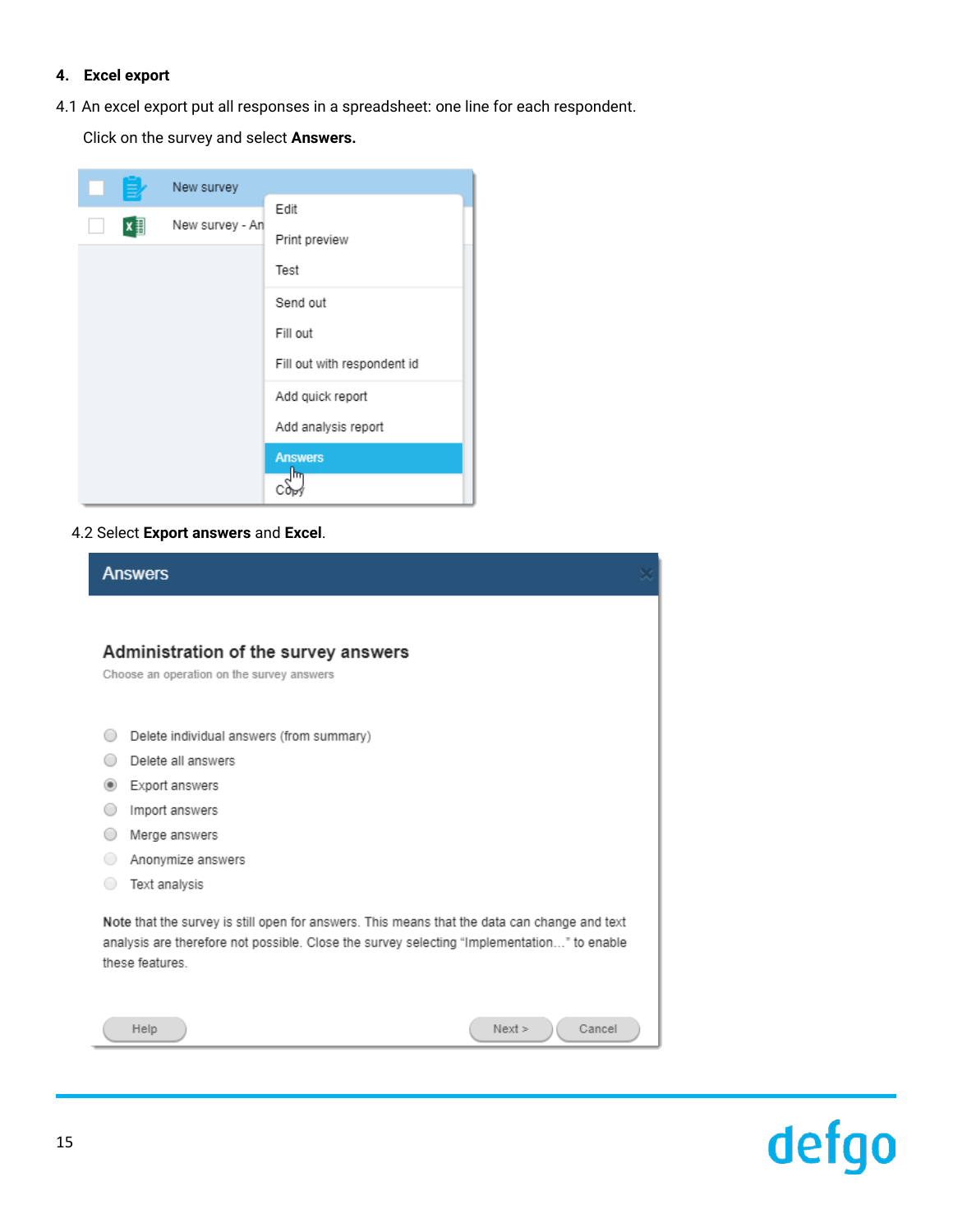#### **Export answers**

Help

Select the format for the exported data

| Summary of answers (answered/not answered) |
|--------------------------------------------|
| ASCII, fixed width (triple-s)              |
| ASCII, custom separated (delimited)        |
| defgo panel                                |
| Excel                                      |
| SAS                                        |
| <b>SPSS</b>                                |
| Survey (export answers to another survey)  |
| Web service (auto export)                  |
| Web service (export on demand)             |
| Press here if you want to use a filter     |
|                                            |

#### 4.3 The Excel export provides a row of all response data (incl. panel data) for each respondent.

 $<$ Back

|    | R |                                                                                                                                           |  |                                                      | G                                                                                                                          | н |   |   | K |   | M | N |   |                                                   |
|----|---|-------------------------------------------------------------------------------------------------------------------------------------------|--|------------------------------------------------------|----------------------------------------------------------------------------------------------------------------------------|---|---|---|---|---|---|---|---|---------------------------------------------------|
|    |   |                                                                                                                                           |  |                                                      |                                                                                                                            |   |   |   |   |   |   |   |   |                                                   |
|    |   |                                                                                                                                           |  | 2                                                    |                                                                                                                            |   |   |   |   |   |   |   |   |                                                   |
|    |   |                                                                                                                                           |  | 4                                                    |                                                                                                                            |   | 5 |   | 6 |   |   |   | 5 |                                                   |
|    |   |                                                                                                                                           |  | 5                                                    |                                                                                                                            |   | 3 | 2 | ٩ |   |   |   |   |                                                   |
|    |   |                                                                                                                                           |  | 4                                                    |                                                                                                                            |   |   |   | 4 |   |   |   |   |                                                   |
|    |   |                                                                                                                                           |  | 4                                                    |                                                                                                                            | 4 |   |   | 5 | 5 |   |   | 5 |                                                   |
|    |   |                                                                                                                                           |  | 4                                                    |                                                                                                                            |   | 5 |   | 2 |   |   |   |   |                                                   |
|    |   |                                                                                                                                           |  | 4                                                    |                                                                                                                            |   |   |   |   |   |   |   |   |                                                   |
|    |   |                                                                                                                                           |  | 2                                                    |                                                                                                                            | 5 |   |   |   |   |   |   |   |                                                   |
| 10 |   |                                                                                                                                           |  |                                                      |                                                                                                                            |   |   |   | 5 |   |   |   |   |                                                   |
|    |   |                                                                                                                                           |  | 2                                                    |                                                                                                                            |   |   |   |   |   |   |   |   |                                                   |
|    |   | 1135412901<br>1135412912<br>1135412924<br>1135412955<br>1135412966<br>1135412977<br>1135412978<br>1135412999<br>11354130010<br>1135413033 |  | Session IDUser ID Group ID Period Date<br>29-03-2019 | 29-03-2019<br>29-03-2019<br>29-03-2019<br>29-03-2019<br>29-03-2019<br>29-03-2019<br>29-03-2019<br>29-03-2019<br>29-03-2019 |   |   |   |   |   |   |   |   | Q1 W Q1 x Q2 1 Q2 2 Q2 3 Q2 4 Q2 5 Q2 6 Q2 7 Q2 8 |

 $Next >$ 

Cancel